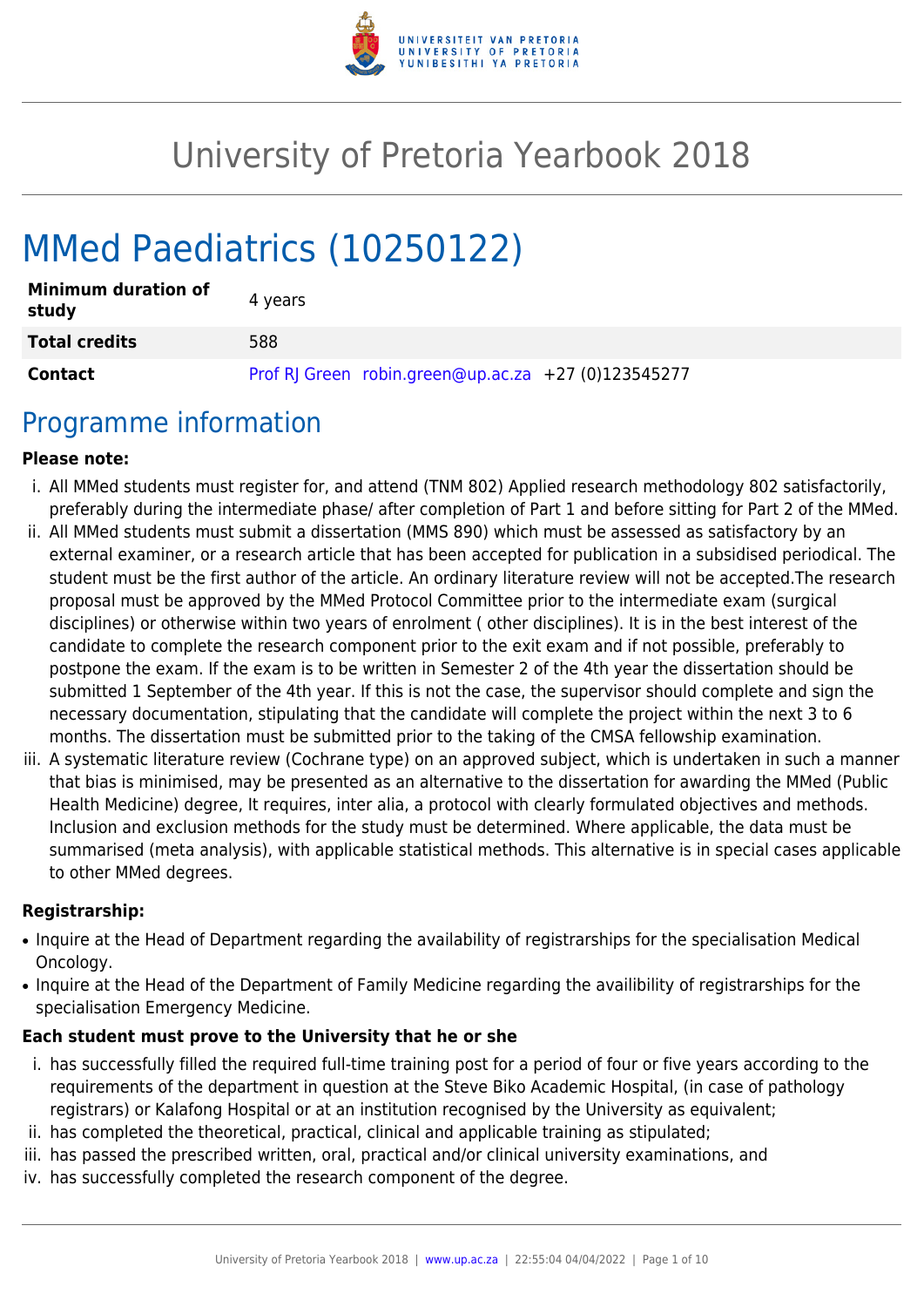

# Admission requirements

A prospective student for the MMed degree programme must be in possession of the MBChB degree of this University or a qualification deemed by the University to be equivalent to the MBChB degree for at least two years. In addition such a student must be registered as a physician with the Health Professions Council of South Africa for at least one year.

International students must have qualifications verified by SAQA. Contact department before applying for government positions. Contact department before application.

# Other programme-specific information

A student may be expempted from writing the final Professional Theoretical and Clinical Examination if he/she has passed the Final Fellowship Examination of the College of Paediatricians of South Africa [FC Paed (SA)] within the previous two years.

**"Major subject"** refers to the recognised field of study in Medicine in which the student specialises. The study of the major subject extends over four or five years, as prescribed by the department in question.

# Examinations and pass requirements

- i. The sequence of the examinations in the prerequisite subjects will be determined by the head of the department under which the major subject falls.
- ii. The nature, duration and time of the examinations in the prerequisite subjects are determined in cooperation with the heads of the departments under which the prerequisite subjects fall – with the proviso that, except in cases where stipulated otherwise, the examinations in the prerequisite subjects may be held at any time prior to or concurrently with the major subject. The examinations in the major subjects are held as follows:
- iii. In the case of four-year programmes: not before the end of the third year.
- iv. In the case of five-year programmes: not before the end of the fourth year.
- v. A minimum final mark of 50% is required by all departments to pass in a subject and in the clinical section of the examination, a subminimum of 50%. General Regulations apply.
- vi. A student is not admitted to the examination in a prerequisite subject (second examinations excluded) more than twice, nor is he or she admitted to the examination in the major subject more than twice.

**Note**: Certificates of satisfactory preparation and progress are required in respect of the fourth year of four-year programmes in which an examination is held at the end of the third year.

### **Second examinations**

Second examinations for MMed students will only be held after at least six months have elapsed since the conclusion of the examination in which the student had failed.

### **Rules governing the writing of the examinations of the College of Medicine of South Africa [CMSA]**

i. Only candidates who have met all requirements for the MMed degree except for the major subject (final examination), i.e. passed all prerequisite subjects (the latter to be interchangeable; can be passed either at the University or as primary and intermediary examinations at the College of Medicine of South Africa [CMSA], completed all practical, clinical and applicable training of four or five years as prescribed by the relevant academic department (continuous evaluation of the candidate, in an approved registrar post, by the Head of department of the candidate); and completed the required research component for the degree in accordance with the Faculty Yearbook regulations, i.e. Applied research methodology 800 (TNM 800) and the dissertation (MMS 800) or an article (not an ordinary literature review) that has been accepted for publication in a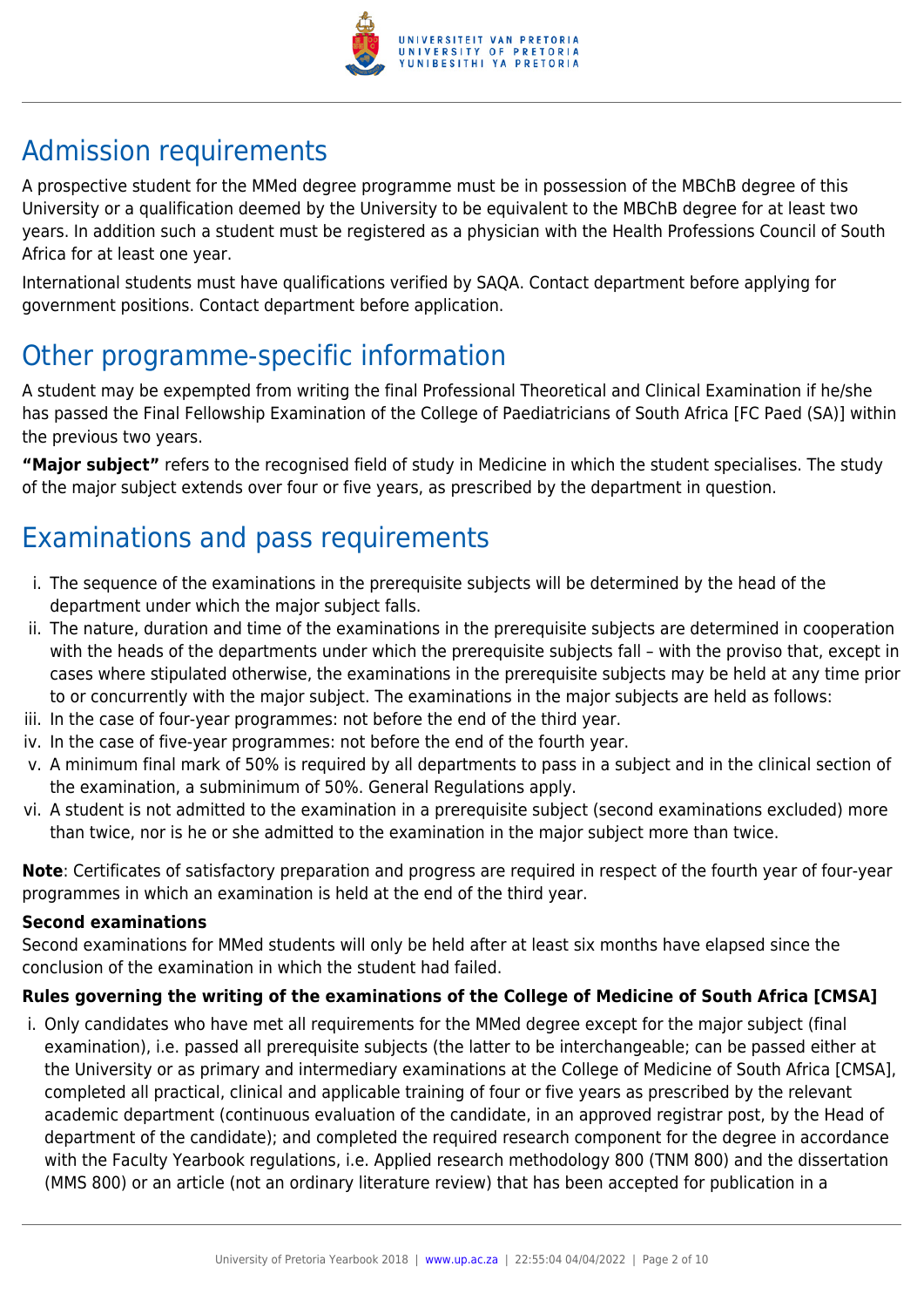

subsidised periodical, will be allowed to write the college examination (exit examination), after which they will obtain both the CMSA fellowship and the MMed as specialist qualifications.

ii. The rules have been effective as from 1 January 2011. As a transitional measure, cases will be considered on an individual basis where necessary.

## Exemption

### **Exemption**

- i. The Faculty Board may grant partial exemption from the training and work mentioned under par. (b) and (c)(i) and (ii) above on the grounds of comparable training and experience completed in another post or at another recognised institution – with the proviso that exemption from a maximum period of 18 months may be granted with regard to four-year and five-year programmes.
- ii. Exemption from a maximum of three years may be granted by the Department of Medical Oncology for the MMed in Medical Oncology [MMed(MedOnc)] on the grounds of the MMed(Int) or MMed(Paed) degree of this University, or experience recognised by the University as equivalent.
- iii. Specific prerequisite subjects must be passed within 24 months after commencement of the programme.

### Pass with distinction

The degree is conferred at the end of the prescribed training period (i.e. three, four or five years, respectively). The degree is conferred with distinction on a student who has obtained a final mark of at least 75% in his or her major subject.

### General information

#### **Registrars**

Departments expect registrars to participate increasingly in the examining and treatment of patients in the hospital, both in-patients and out-patients, as well as performing and interpreting tests in the laboratory (where applicable); initially under supervision and later increasingly at their own responsibility. Lectures/symposia with closely related departments are organised, as well as discussions of literature, etc.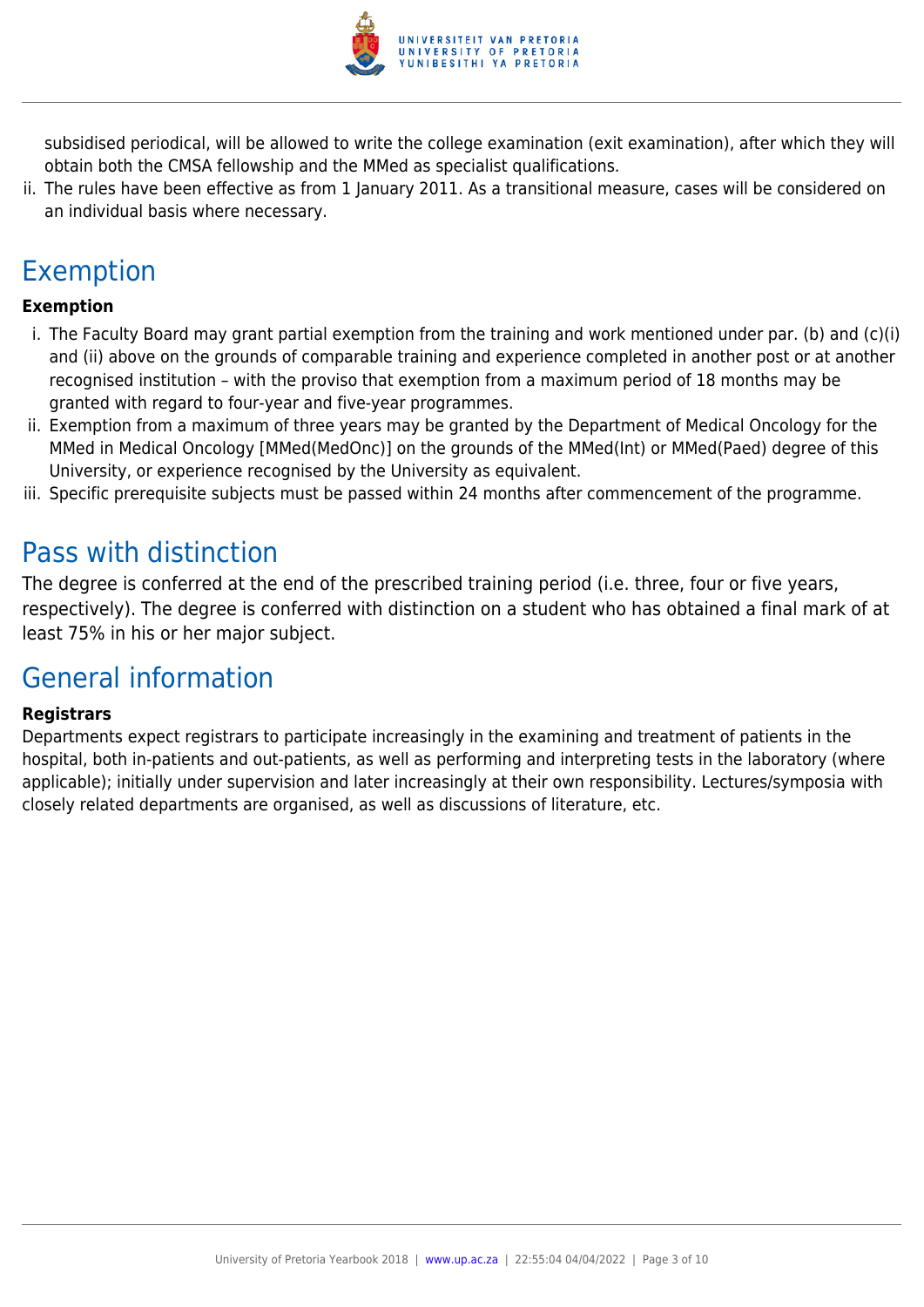

# Curriculum: Year 1

**Minimum credits: 588**

### **Core modules**

### **Anatomy 805 (ANA 805)**

| <b>Module credits</b>         | 36.00                                           |
|-------------------------------|-------------------------------------------------|
| <b>Prerequisites</b>          | No prerequisites.                               |
| <b>Contact time</b>           | 1 discussion class per week, 1 lecture per week |
| <b>Language of tuition</b>    | Module is presented in English                  |
| <b>Department</b>             | Anatomy                                         |
| <b>Period of presentation</b> | Year                                            |
|                               |                                                 |

### **Physiology 801 (FSG 801)**

| <b>Module credits</b>         | 36.00                          |
|-------------------------------|--------------------------------|
| <b>Prerequisites</b>          | No prerequisites.              |
| Language of tuition           | Module is presented in English |
| <b>Department</b>             | Physiology                     |
| <b>Period of presentation</b> | Year                           |

### **Paediatrics 800 (KGE 800)**

| <b>Module credits</b>         | 300.00                         |
|-------------------------------|--------------------------------|
| <b>Prerequisites</b>          | ANA 805, FSG 801, PAG 802      |
| Language of tuition           | Module is presented in English |
| <b>Department</b>             | <b>Paediatrics</b>             |
| <b>Period of presentation</b> | Year                           |

### **Dissertation 890 (MMS 890)**

| <b>Module credits</b>         | 180.00                         |
|-------------------------------|--------------------------------|
| Language of tuition           | Module is presented in English |
| <b>Department</b>             | <b>School of Medicine</b>      |
| <b>Period of presentation</b> | Year                           |
|                               |                                |

### **Pathology 802 (PAG 802)**

| <b>Module credits</b> | 36.00                       |
|-----------------------|-----------------------------|
| <b>Prerequisites</b>  | No prereguisites.           |
| <b>Contact time</b>   | 1 discussion class per week |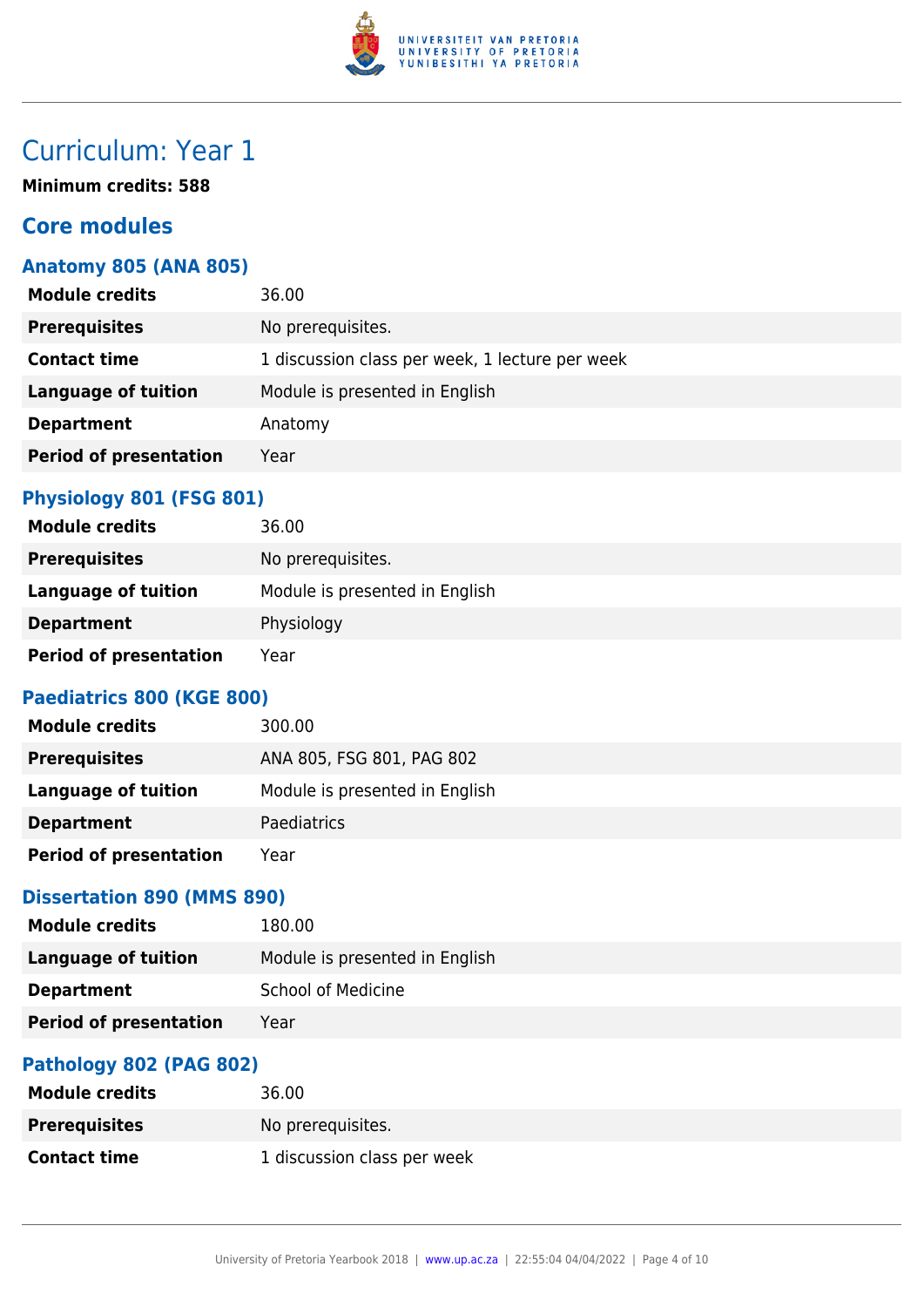

| Language of tuition           | Module is presented in English |
|-------------------------------|--------------------------------|
| <b>Department</b>             | Anatomical Pathology           |
| <b>Period of presentation</b> | Year                           |

### **Applied research methodology 802 (TNM 802)**

| <b>Module credits</b>         | 0.00                           |
|-------------------------------|--------------------------------|
| <b>Language of tuition</b>    | Module is presented in English |
| <b>Department</b>             | Health Sciences Deans Office   |
| <b>Period of presentation</b> | Year                           |
| <b>Module content</b>         |                                |

\*Attendance module only.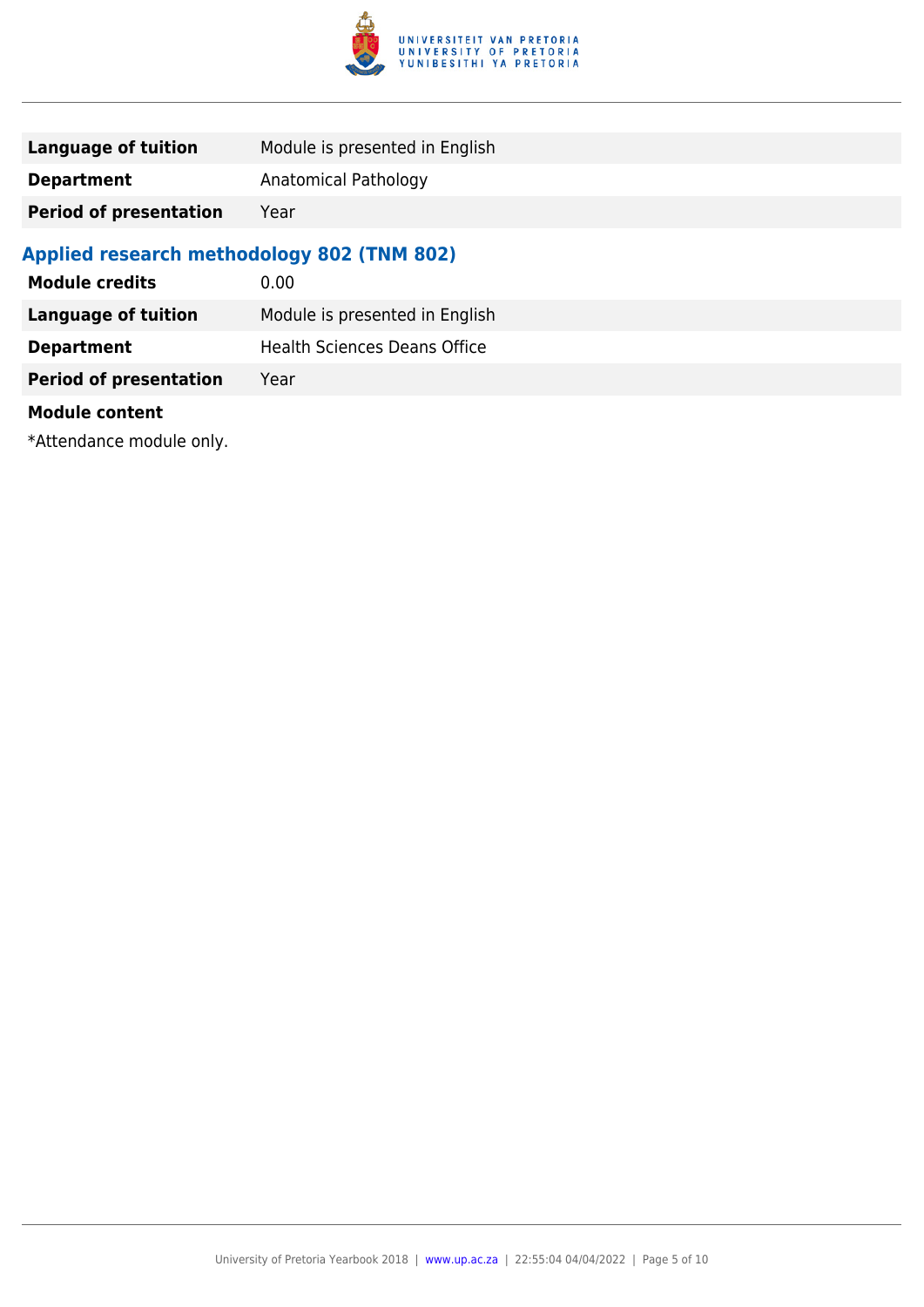

# Curriculum: Year 2

**Minimum credits: 588**

### **Core modules**

### **Anatomy 805 (ANA 805)**

| <b>Module credits</b>         | 36.00                                           |
|-------------------------------|-------------------------------------------------|
| <b>Prerequisites</b>          | No prerequisites.                               |
| <b>Contact time</b>           | 1 discussion class per week, 1 lecture per week |
| <b>Language of tuition</b>    | Module is presented in English                  |
| <b>Department</b>             | Anatomy                                         |
| <b>Period of presentation</b> | Year                                            |
|                               |                                                 |

### **Physiology 801 (FSG 801)**

| <b>Module credits</b>         | 36.00                          |
|-------------------------------|--------------------------------|
| <b>Prerequisites</b>          | No prerequisites.              |
| Language of tuition           | Module is presented in English |
| <b>Department</b>             | Physiology                     |
| <b>Period of presentation</b> | Year                           |

### **Paediatrics 800 (KGE 800)**

| <b>Module credits</b>         | 300.00                         |
|-------------------------------|--------------------------------|
| <b>Prerequisites</b>          | ANA 805, FSG 801, PAG 802      |
| Language of tuition           | Module is presented in English |
| <b>Department</b>             | <b>Paediatrics</b>             |
| <b>Period of presentation</b> | Year                           |

### **Dissertation 890 (MMS 890)**

| <b>Module credits</b>         | 180.00                         |
|-------------------------------|--------------------------------|
| <b>Language of tuition</b>    | Module is presented in English |
| <b>Department</b>             | <b>School of Medicine</b>      |
| <b>Period of presentation</b> | Year                           |
|                               |                                |

### **Pathology 802 (PAG 802)**

| <b>Module credits</b> | 36.00                       |
|-----------------------|-----------------------------|
| <b>Prerequisites</b>  | No prereguisites.           |
| <b>Contact time</b>   | 1 discussion class per week |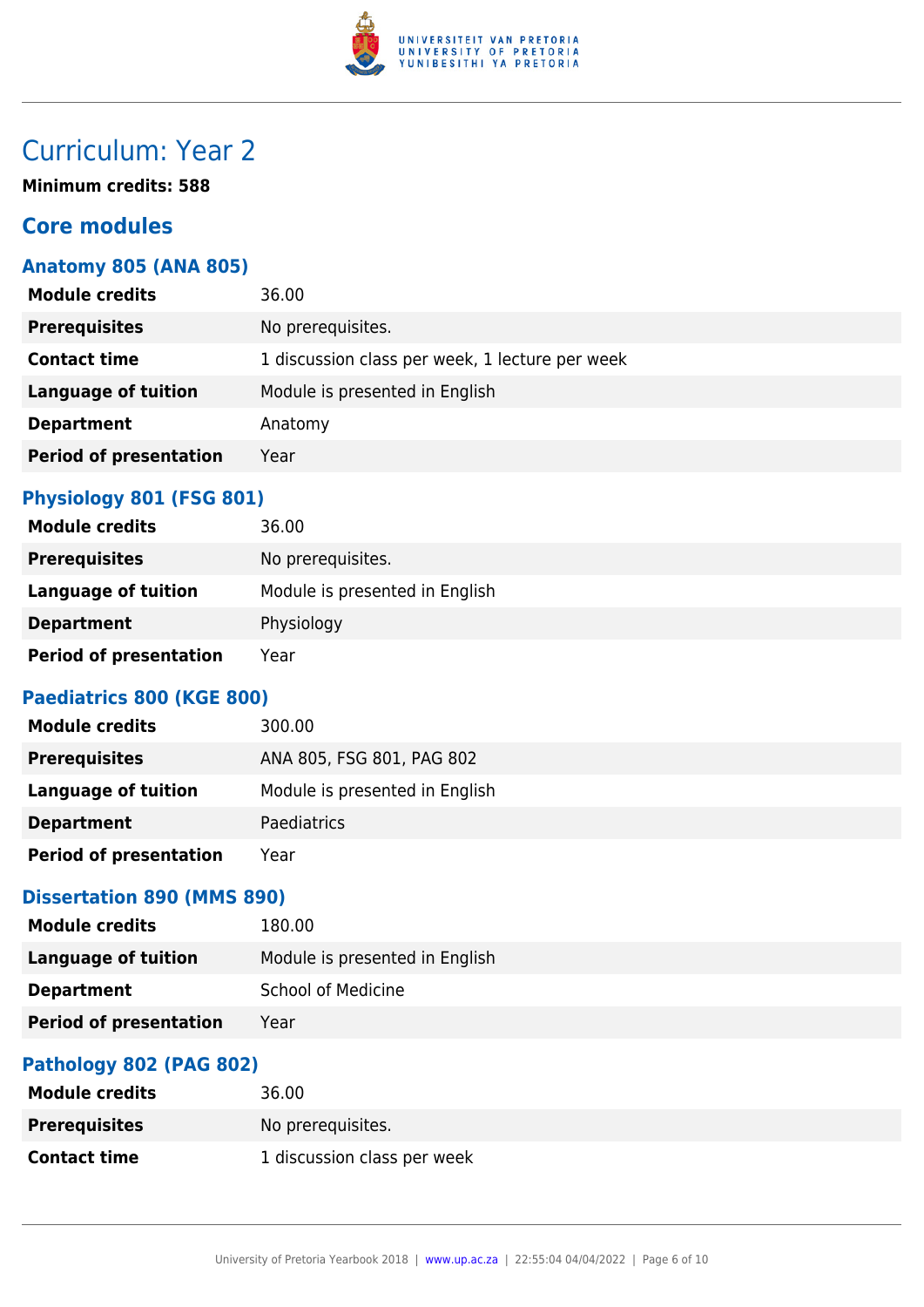

| Language of tuition           | Module is presented in English |
|-------------------------------|--------------------------------|
| <b>Department</b>             | Anatomical Pathology           |
| <b>Period of presentation</b> | Year                           |

### **Applied research methodology 802 (TNM 802)**

| <b>Module credits</b>         | 0.00                                |
|-------------------------------|-------------------------------------|
| <b>Language of tuition</b>    | Module is presented in English      |
| <b>Department</b>             | <b>Health Sciences Deans Office</b> |
| <b>Period of presentation</b> | Year                                |
| <b>Module content</b>         |                                     |

\*Attendance module only.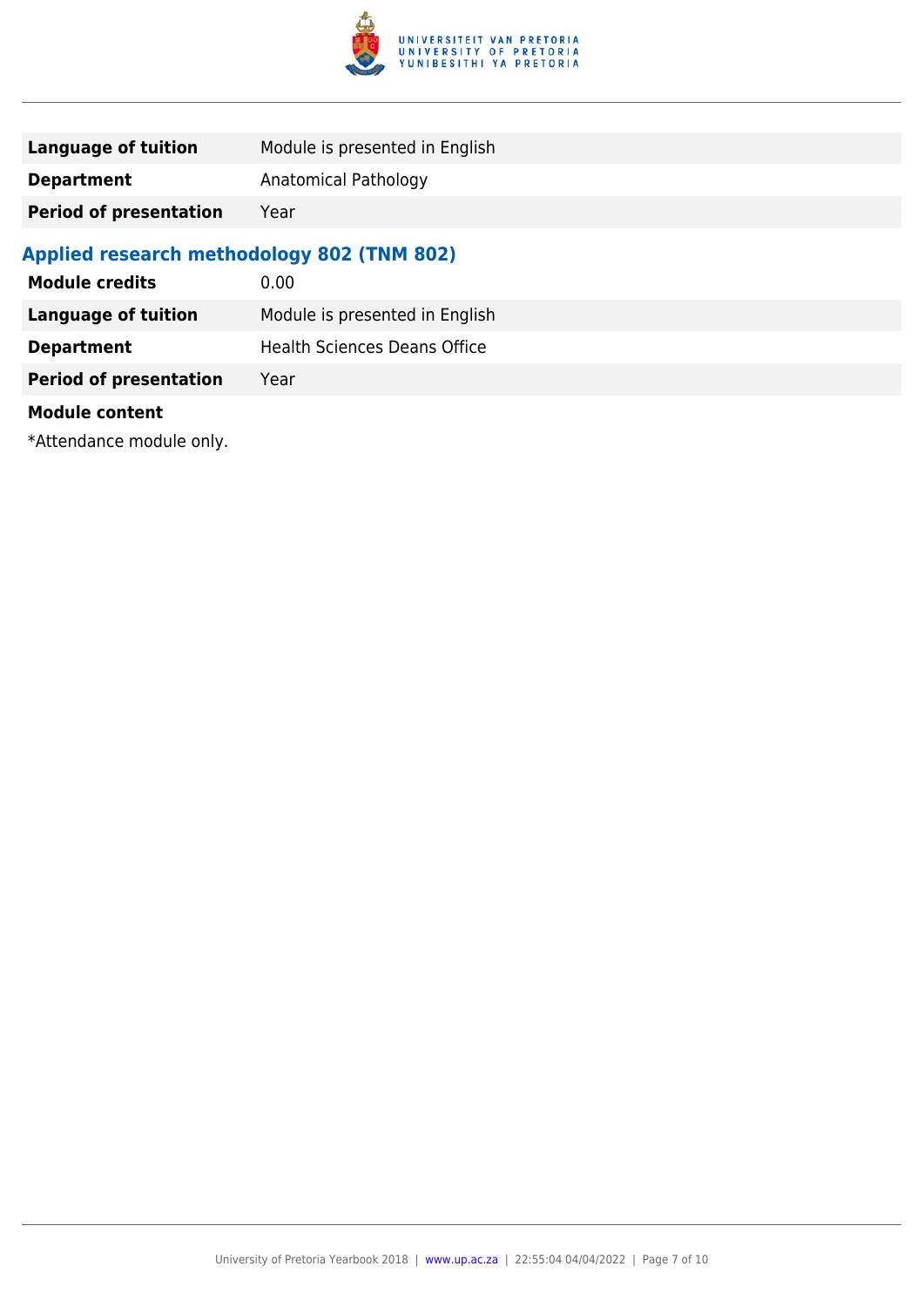

# Curriculum: Year 3

**Minimum credits: 588**

### **Core modules**

### **Anatomy 805 (ANA 805)**

| <b>Module credits</b>         | 36.00                                           |
|-------------------------------|-------------------------------------------------|
| <b>Prerequisites</b>          | No prerequisites.                               |
| <b>Contact time</b>           | 1 discussion class per week, 1 lecture per week |
| <b>Language of tuition</b>    | Module is presented in English                  |
| <b>Department</b>             | Anatomy                                         |
| <b>Period of presentation</b> | Year                                            |
|                               |                                                 |

### **Physiology 801 (FSG 801)**

| <b>Module credits</b>         | 36.00                          |
|-------------------------------|--------------------------------|
| <b>Prerequisites</b>          | No prerequisites.              |
| Language of tuition           | Module is presented in English |
| <b>Department</b>             | Physiology                     |
| <b>Period of presentation</b> | Year                           |

### **Paediatrics 800 (KGE 800)**

| <b>Module credits</b>         | 300.00                         |
|-------------------------------|--------------------------------|
| <b>Prerequisites</b>          | ANA 805, FSG 801, PAG 802      |
| Language of tuition           | Module is presented in English |
| <b>Department</b>             | Paediatrics                    |
| <b>Period of presentation</b> | Year                           |

### **Dissertation 890 (MMS 890)**

| <b>Module credits</b>         | 180.00                         |
|-------------------------------|--------------------------------|
| <b>Language of tuition</b>    | Module is presented in English |
| <b>Department</b>             | <b>School of Medicine</b>      |
| <b>Period of presentation</b> | Year                           |
|                               |                                |

### **Pathology 802 (PAG 802)**

| <b>Module credits</b> | 36.00                       |
|-----------------------|-----------------------------|
| <b>Prerequisites</b>  | No prereguisites.           |
| <b>Contact time</b>   | 1 discussion class per week |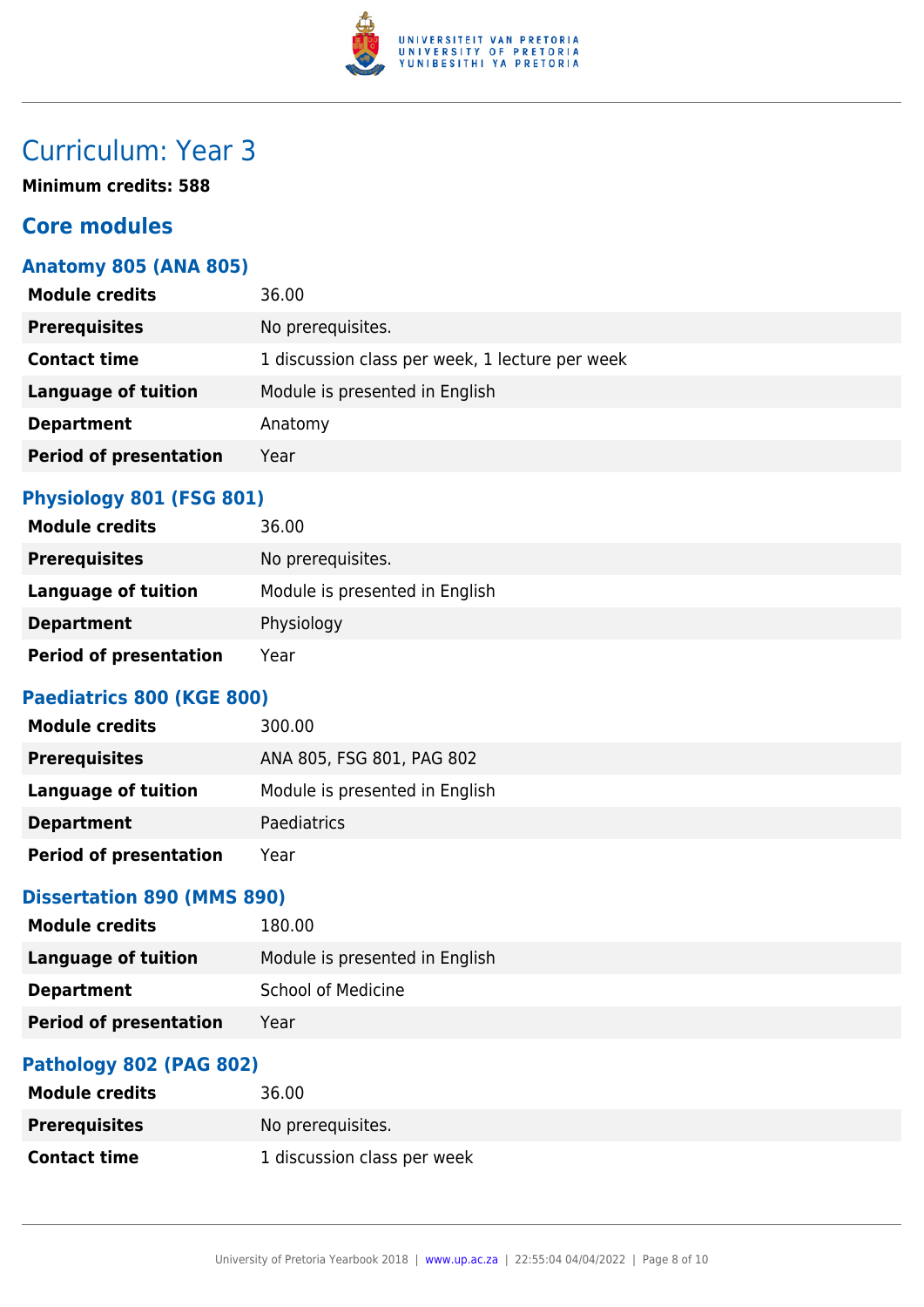

| Language of tuition           | Module is presented in English |
|-------------------------------|--------------------------------|
| <b>Department</b>             | Anatomical Pathology           |
| <b>Period of presentation</b> | Year                           |

### **Applied research methodology 802 (TNM 802)**

| <b>Module credits</b>         | 0.00                                |
|-------------------------------|-------------------------------------|
| <b>Language of tuition</b>    | Module is presented in English      |
| <b>Department</b>             | <b>Health Sciences Deans Office</b> |
| <b>Period of presentation</b> | Year                                |
| <b>Module content</b>         |                                     |

\*Attendance module only.